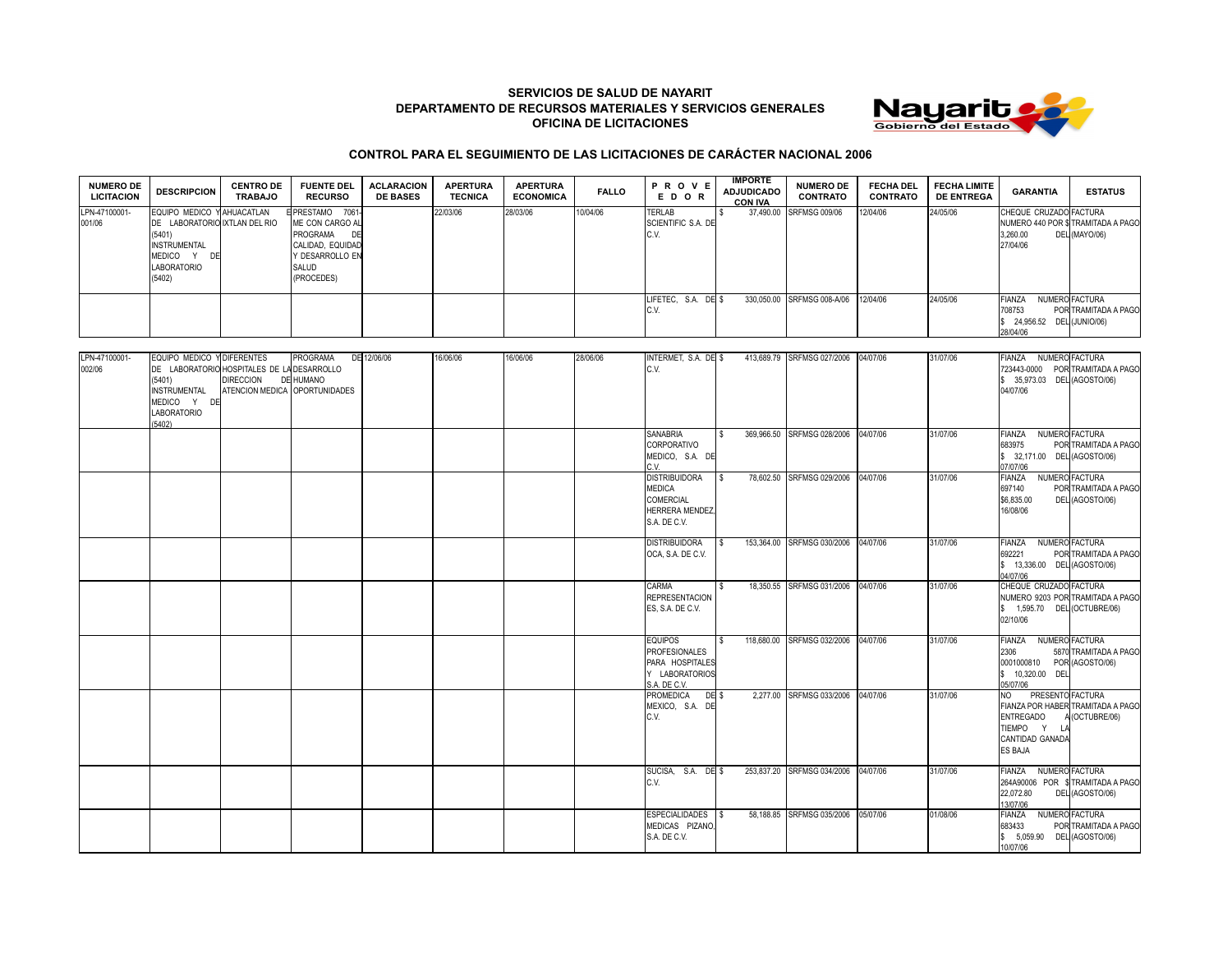|                                                                                   |                           |                                                                                                                                                                                         |                                                                                                                                                                                                                                                                                                                                                                                                                                   |                                                 |                      |                                  | DE C.V.<br>HEMOST, S.A. DE \$<br>C.V.               |              | 20,773.83 SRFMSG 037/2006                                                                                                                       | 05/07/06                                                                                           | 01/08/06                                                                                                                                                          | 0001000676<br>\$ 19,310.95 DEL<br>20/07/06<br>FIANZA<br>691168 | POR (SEPTIEMBRE/06)<br>NUMERO FACTURA<br>POR TRAMITADA A PAGO                                                                                                                                                                                                                                                                 |
|-----------------------------------------------------------------------------------|---------------------------|-----------------------------------------------------------------------------------------------------------------------------------------------------------------------------------------|-----------------------------------------------------------------------------------------------------------------------------------------------------------------------------------------------------------------------------------------------------------------------------------------------------------------------------------------------------------------------------------------------------------------------------------|-------------------------------------------------|----------------------|----------------------------------|-----------------------------------------------------|--------------|-------------------------------------------------------------------------------------------------------------------------------------------------|----------------------------------------------------------------------------------------------------|-------------------------------------------------------------------------------------------------------------------------------------------------------------------|----------------------------------------------------------------|-------------------------------------------------------------------------------------------------------------------------------------------------------------------------------------------------------------------------------------------------------------------------------------------------------------------------------|
|                                                                                   |                           |                                                                                                                                                                                         |                                                                                                                                                                                                                                                                                                                                                                                                                                   |                                                 |                      |                                  |                                                     |              |                                                                                                                                                 |                                                                                                    |                                                                                                                                                                   | \$ 1,806.42 DEL (SEPTIEMBRE/06)<br>05/07/06                    |                                                                                                                                                                                                                                                                                                                               |
| <b>VEHICULOS</b>                                                                  | Y SEGURO POPULAR PROGRAMA |                                                                                                                                                                                         | DE 13/06/06                                                                                                                                                                                                                                                                                                                                                                                                                       | 19/06/06                                        |                      |                                  |                                                     |              |                                                                                                                                                 |                                                                                                    |                                                                                                                                                                   |                                                                | <b>DECLARA</b><br><b>SE</b>                                                                                                                                                                                                                                                                                                   |
| <b>EQUIPOS</b><br><b>TERRESTRES</b><br>(5303)                                     |                           | <b>DESARROLLO</b><br>HUMANO<br><b>OPORTUNIDADES</b>                                                                                                                                     |                                                                                                                                                                                                                                                                                                                                                                                                                                   |                                                 |                      |                                  |                                                     |              |                                                                                                                                                 |                                                                                                    |                                                                                                                                                                   |                                                                | DESIERTA, Y SE<br><b>INICIA LA SEGUNDA</b><br>VUELTA CON L<br><b>NUMERO 005/06</b>                                                                                                                                                                                                                                            |
|                                                                                   |                           |                                                                                                                                                                                         |                                                                                                                                                                                                                                                                                                                                                                                                                                   |                                                 |                      |                                  |                                                     |              |                                                                                                                                                 |                                                                                                    |                                                                                                                                                                   |                                                                |                                                                                                                                                                                                                                                                                                                               |
| <b>EQUIPOS</b><br><b>TERRESTRES</b><br>(5303)                                     |                           |                                                                                                                                                                                         |                                                                                                                                                                                                                                                                                                                                                                                                                                   |                                                 |                      |                                  | GARATE Y CIA. S.A<br>DE C.V.                        |              |                                                                                                                                                 |                                                                                                    |                                                                                                                                                                   | 3102<br>0000                                                   | 6267 TRAMITADA A PAGO                                                                                                                                                                                                                                                                                                         |
|                                                                                   |                           |                                                                                                                                                                                         |                                                                                                                                                                                                                                                                                                                                                                                                                                   |                                                 |                      |                                  | <b>PLASENCIA</b><br>C.V.                            |              |                                                                                                                                                 |                                                                                                    | 11/09/06                                                                                                                                                          | <b>FIANZA</b><br>769729-0000<br>\$ 82,086.95<br>28/08/06       | NUMERO FACTURA<br>POR TRAMITADA A PAGO<br>DEL (SEPTIEMBRE/06)                                                                                                                                                                                                                                                                 |
| <b>VEHICULOS</b><br><b>EQUIPOS</b><br><b>TERRESTRES</b><br>(5303)<br>AMBULANCIAS) |                           |                                                                                                                                                                                         |                                                                                                                                                                                                                                                                                                                                                                                                                                   | 05/09/06                                        | 05/09/06             | 11/09/06                         | <b>CONSORCIO</b><br>CARROCERO<br>EURO, S.A. DE C.V. | 2,496,935.38 |                                                                                                                                                 |                                                                                                    | 03/11/06                                                                                                                                                          | <b>FIANZA</b><br>69356<br>20/09/06                             | NUMERO FACTURA<br>POR TRAMITADA<br>(DICIEMBRE/06)                                                                                                                                                                                                                                                                             |
| <b>VEHICULOS</b><br><b>EQUIPOS</b><br><b>TERRESTRES</b><br>(5303)                 |                           |                                                                                                                                                                                         |                                                                                                                                                                                                                                                                                                                                                                                                                                   | 06/09/06                                        |                      | 11/09/06                         | RICARDO<br>GARATE Y CIA. S.A<br>DE C.V.             |              |                                                                                                                                                 |                                                                                                    | 10/10/06                                                                                                                                                          | 31026267000100031<br>2 POR<br>79,965.20<br>02/10/2006          | TRAMITADA<br>PAGO<br>DEL (OCTUBRE/06)                                                                                                                                                                                                                                                                                         |
|                                                                                   |                           |                                                                                                                                                                                         |                                                                                                                                                                                                                                                                                                                                                                                                                                   |                                                 |                      |                                  | PLASENCIA<br>C.V.                                   |              |                                                                                                                                                 |                                                                                                    | 09/10/06                                                                                                                                                          | 20/09/06                                                       | (OCTUBRE/06)                                                                                                                                                                                                                                                                                                                  |
| (5401)<br><b>INSTRUMENTAL</b><br>MEDICO Y DE<br>LABORATORIO<br>(5402)             |                           |                                                                                                                                                                                         |                                                                                                                                                                                                                                                                                                                                                                                                                                   | 07/09/06                                        |                      | 02/10/06                         | <b>PROMEDICA</b><br>C.V.                            |              |                                                                                                                                                 |                                                                                                    | 10/11/06                                                                                                                                                          | 26/10/06                                                       | 001034AG0006 POR TRAMITADA A PAGO                                                                                                                                                                                                                                                                                             |
|                                                                                   |                           |                                                                                                                                                                                         |                                                                                                                                                                                                                                                                                                                                                                                                                                   |                                                 |                      |                                  | <b>PROMEDICA</b><br>C.V.                            |              |                                                                                                                                                 |                                                                                                    | 30/04/07                                                                                                                                                          | <b>POR</b><br>301,942.14<br>DEI<br>23/04/07                    | NUMERO 7543418 TRAMITADA A PAGO<br>(ABRIL/2007)                                                                                                                                                                                                                                                                               |
|                                                                                   |                           |                                                                                                                                                                                         |                                                                                                                                                                                                                                                                                                                                                                                                                                   |                                                 |                      |                                  |                                                     |              |                                                                                                                                                 |                                                                                                    |                                                                                                                                                                   |                                                                | SE CANCELO POR                                                                                                                                                                                                                                                                                                                |
| (5401)<br><b>INSTRUMENTAL</b><br>MEDICO Y<br>LABORATORIO<br>(5402)                |                           | DE<br>DESARROLLO EN<br>SALUD<br>(PROCEDES)                                                                                                                                              |                                                                                                                                                                                                                                                                                                                                                                                                                                   |                                                 |                      |                                  |                                                     |              |                                                                                                                                                 |                                                                                                    |                                                                                                                                                                   |                                                                | NO.<br>PODER<br>ACCESAR A LOS<br>ARVCHIVOS DE LAS<br>PROPUESTAS<br><b>ENVIADAS</b><br>POR<br>LOS<br>PROVEEDORES<br><b>TRAVES</b><br>DE<br><b>MEDIOS</b>                                                                                                                                                                       |
|                                                                                   | <b>VEHICULOS</b>          | <b>VARIAS</b><br>NAYAR<br><b>VARIA</b><br><b>NAYAR</b><br>EQUIPO MEDICO Y VARIAS<br>NAYAR<br>EQUIPO MEDICO Y EQUIPAMIENTO<br>DE LABORATORIO DEL<br><b>INTEGRAL</b><br>DE IXTLAN DEL RIO | Y SEGURO POPULAR PROGRAMA<br><b>DESARROLLO</b><br>HUMANO<br><b>OPORTUNIDADES</b><br><b>FONDO</b><br>LOCALIDADES DEL PREVISION<br>MUNICIPO DE EL PRESUPUESTAL<br><b>FONDO</b><br>LOCALIDADES DEL PREVISION<br>MUNICIPIO DE EL PRESUPUESTAL<br><b>FONDO</b><br>DE LABORATORIO LOCALIDADES DEL PREVISION<br>MUNICIPIO DE EL PRESUPUESTAL<br>PRESTAMO 7061<br>HOSPITAL ME CON CARGO AL<br>PROGRAMA<br>COMUNITARIO DE CALIDAD, EQUIDAD | DE<br>DE 30/08/06<br>DE 31/08/06<br>DE 01/09/06 | 21/07/06<br>26/10/06 | 21/07/06<br>06/09/06<br>07/09/06 | 14/08/06                                            | RICARDO      | $L.$ \$<br>DE \$<br>NAYARIT S.A. DE<br>$L.$ \$<br>DE \$<br>NAYARIT, S.A. DE<br>DE \$4,724,156.04<br>MEXICO, S.A. DE<br>DE \$<br>MEXICO, S.A. DE | SRFMSG-050/2006<br>3,030,000.00 SRFMSG-052/2006<br>SRFMSG-056/2006<br>3,472,335.06 SRFMSG-018/2007 | 637,999.00 SRFMSG 044/2006 28/08/06<br>898.499.00 SRFMSG-045/2006 28/08/06<br>20/09/06<br>919,599.80 SRFMSG-051/2006 20/09/06<br>20/09/06<br>20/10/06<br>10/04/07 | 18/09/06                                                       | NUMERO FACTURA<br>FIANZA<br>0001000289 000000 (SEPTIEMBRE/06)<br>POR<br>\$ 55,478.26 DEL<br>13/09/06<br>\$ 217,124.82 DEL PAGO<br>FIANZA NUMERO FACTURA<br>FIANZA NUMERO FACTURA<br>773779-0000 POR TRAMITADA<br>\$ 263,478.26 DEL PAGO<br>FIANZA NUMERO FACTURA<br>\$712,738.78 DEL (DICIEMBRE/06)<br>CHEQUE CRUZADO FACTURA |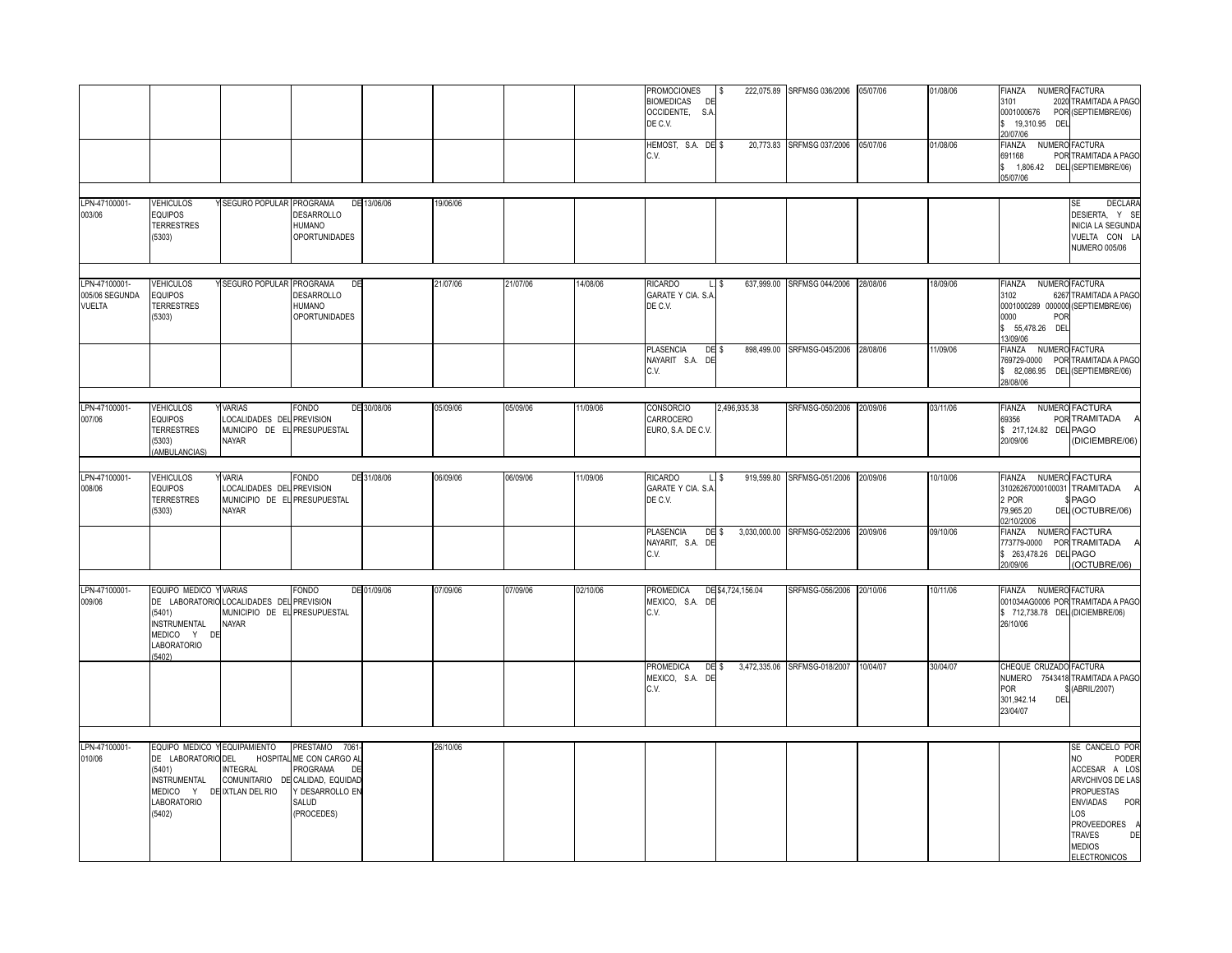| LPN-47100001-<br>011/06 | EQUIPOS<br>APARATOS<br>COMUNICACIONES<br>TELECOMUNICACI<br>ONES (5204) | MMUNICIPIOS DE EL FONDO<br>DE NAYAR Y TEPIC                                                                                  | <b>PREVISION</b><br>PRESUPUESTAL<br>2006                           | DE 18/10/06 | 25/10/06 | 25/10/06 | 10/11/06 | <b>COMPUTACION</b><br><b>EXPERIENCIA</b><br>SERVICIO, S.A. DE<br>C.V.                                                  |       | 2.491.059.85 SRFMSG 066/2006 10/11/06 |          | 26/12/06 | FIANZA<br>NUMERO FACTURA<br>POR TRAMITADA A PAGO<br>737011<br>\$ 216,613.90 DEL (ABRIL/07)<br>10/11/06                               |
|-------------------------|------------------------------------------------------------------------|------------------------------------------------------------------------------------------------------------------------------|--------------------------------------------------------------------|-------------|----------|----------|----------|------------------------------------------------------------------------------------------------------------------------|-------|---------------------------------------|----------|----------|--------------------------------------------------------------------------------------------------------------------------------------|
| LPN-47100001-<br>012/06 | EQUIPO MEDICO Y HOSPITALES<br>(5401)                                   | DE LABORATORIO LAS COMUNIDADES PREVISION<br>DE JESUS MARIA, PRESUPUESTAL<br><b>PUENTE</b><br>CAMOTLAN<br><b>SANTA TERESA</b> | DE FONDO<br>DE 2006                                                | DE 20/10/06 | 27/10/06 | 27/10/06 | 10/11/06 | COMPAÑÍA<br><b>INTERNACIONAL</b><br>DE<br>DISTRIBUCIONES,<br>S.A. DE C.V.                                              |       | 1,178,706.30 SRFMSG 067/2006 17/11/06 |          | 26/12/06 | FIANZA NUMERO FACTURA<br>23020666000100090 TRAMITADA A PAGO<br>40000000000 POR (ABRIL/07)<br>\$ 102,496.20 DEL<br>21/11/06           |
|                         |                                                                        |                                                                                                                              |                                                                    |             |          |          |          | COMERCIALIZADO \$<br>RA MAVERO, S.A.<br>DE C.V.                                                                        |       | 3,438,451.70 SRFMSG 068/2006 17/11/06 |          | 26/12/06 | FIANZA NUMERO FACTURA<br>802087-0000 POR TRAMITADA A PAGO<br>\$ 298,995.80 DEL (ABRIL/07)<br>05/12/06                                |
|                         |                                                                        |                                                                                                                              |                                                                    |             |          |          |          | <b>ELECTRONICA</b><br>MEDICINA S.A.                                                                                    | YS    | 1,794,000.00 SRFMSG 069/2006          | 17/11/06 | 26/12/06 | NUMERO FACTURA<br>FIANZA<br>POR TRAMITADA A PAGO<br>736307<br>\$156,000.00 DEL (ABRIL/07)<br>22/11/06                                |
|                         |                                                                        |                                                                                                                              |                                                                    |             |          |          |          | <b>BRAUN \$</b><br>AESCULAP<br>DE<br>MEXICO, S.A. .DE<br>C.V.                                                          |       | 2,279,180.04 SRFMSG 070/2006 17/11/06 |          | 26/12/06 | FIANZA NUMERO<br>000041AJ0307 POR<br>\$ 198,189.57 DEL<br>17/11/06                                                                   |
|                         |                                                                        |                                                                                                                              |                                                                    |             |          |          |          | COMERCIAL<br><b>ESPECIALIDADES</b><br>MEDICAS, S.A. DE<br>C.V.                                                         | DE \$ | 4,542,063.00 SRFMSG 071/2006 17/11/06 |          | 26/12/06 | FIANZA<br>NUMERO FACTURA<br>737842<br>POR TRAMITADA A PAGO<br>\$ 405,047.60 DEL (ABRIL/07)<br>27/11/06                               |
|                         |                                                                        |                                                                                                                              |                                                                    |             |          |          |          | <b>EQUIPOS</b><br><b>PROFESIONALES</b><br>PARA HOSPITALES<br>Y LABORATORIOS,<br>S.A. DE C.V.                           |       | 2,889,375.00 SRFMSG 072/2006 17/11/06 |          | 26/12/06 | NUMERO FACTURA<br><b>FIANZA</b><br>23065870000100159 TRAMITADA A PAGO<br>10000000000 POR (ABRIL/07)<br>\$ 251,250.00 DEL<br>21/11/06 |
|                         |                                                                        |                                                                                                                              |                                                                    |             |          |          |          | PRODUCTIVIDAD Y \$<br>ECOLOGIA, S.A. DE<br>C.V.                                                                        |       | 5,552,279.35 SRFMSG 073/2006 17/11/06 |          | 26/12/06 | <b>FIANZA</b><br>NUMERO FACTURA<br>738709<br>POR TRAMITADA A PAGO<br>\$482,806.90 DEL (ABRIL/07)<br>27/11/06                         |
| LPN-47100001-<br>013/06 | <b>VEHICULOS</b><br><b>EQUIPOS</b><br><b>TERRESTRES</b><br>(5303)      | HOSPITALES DE FONDO<br>LAS COMUNIDADES PREVISION<br>DE JESUS MARIA Y PRESUPUESTAL<br>PUENTE<br>CAMOTLAN                      | DE 2006                                                            | DE 24/10/06 | 30/10/06 | 30/10/06 |          |                                                                                                                        |       |                                       |          |          | SE DETIENE EL<br>PROCESO<br>POR<br>FALTA<br>DE<br><b>PRESUPUESTO</b>                                                                 |
| LPN-47100001-<br>014/06 | EQUIPO MEDICO Y HOSPITAL<br>DE LABORATORIO GENERAL<br>(5401)           | DE<br>SANTIAGO<br><b>IXCUINTLA</b>                                                                                           | NO PROCEDES                                                        | 16/11/06    | 23/11/06 | 23/11/06 | 20/12/06 | PRODUCTIVIDAD Y \$<br>ECOLOGIA, S.A. DE<br>C.V.                                                                        |       | 503,470.00 SRFMSG 077/2006 21/12/06   |          | 29/01/07 | FIANZA NUMERO FACTURA<br>3064-00419-3 POR TRAMITADA A PAGO<br>\$43,780.00 DEL (ENERO/07)<br>21/12/06                                 |
|                         |                                                                        |                                                                                                                              |                                                                    |             |          |          |          | DE <sub>\$</sub><br><b>SERVICIOS</b><br><b>INGENIERIA</b><br>EN<br><b>MEDICINA</b><br>DE<br>OCCIDENTE, S.A.<br>DE C.V. |       | 878,949.60 SRFMSG 078/2006            | 21/12/06 | 29/01/07 | NUMERO FACTURA<br><b>FIANZA</b><br>\$TRAMITADA A PAGO<br>749159<br>POR<br>76,430.00<br>DEL (ENERO/07)<br>27/12/06                    |
|                         |                                                                        |                                                                                                                              |                                                                    |             |          |          |          |                                                                                                                        |       |                                       |          |          |                                                                                                                                      |
| LPN-47100001-<br>015/06 | <b>MEDICINAS</b><br><b>PRODUCTOS</b><br><b>FARMACEUTICOS</b><br>2504)  | PROGRAMA<br><b>DESARROLLO</b><br><b>HUMANO</b><br><b>OPORTUNIDADES</b>                                                       | DE PROGRAMA<br><b>DESARROLLO</b><br>HUMANO<br><b>OPORTUNIDADES</b> | DE 06/12/06 | 12/12/06 | 12/12/06 | 19/12/06 | ZERIFAR, S.A. DE \$<br>C.V.                                                                                            |       | 21,123.20 SRFMSG 079/2006             | 08/01/07 | 07/02/07 | CHEQUE CRUZADO FACTURA<br>POR \$ 2,112.32 DEL TRAMITADA A PAGO<br>15/01/07<br>(FEBRERO/07)                                           |
|                         |                                                                        |                                                                                                                              |                                                                    |             |          |          |          | DEMEXINT, S.A. DE \$<br>C.V.                                                                                           |       | 48.006.20 SRFMSG 080/2006             | 08/01/07 | 07/02/07 | CHEQUE CRUZADO FACTURA<br>POR \$4,800.62 DEL TRAMITADA A PAGO<br>02/02/07<br>(FEBRERO/07)                                            |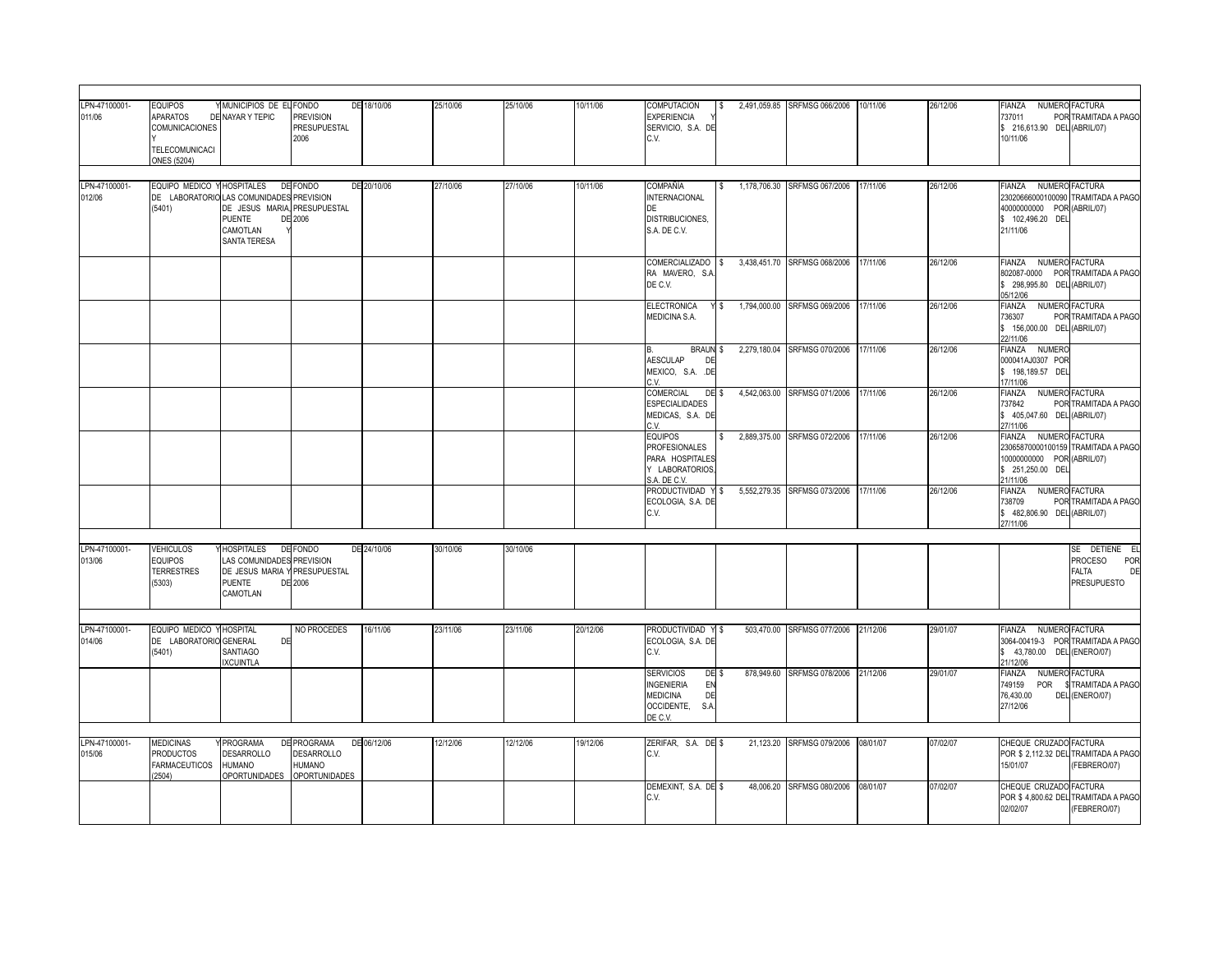| MEDICA, S.A. DE<br>34,204.11<br>DEL (FEBRERO/07)<br>C.V<br>19/01/07<br>MATERIAL MEDICO \$<br>196,726.00 SRFMSG 082/2006 08/01/07<br>07/02/07<br>NUMERO FACTURA<br>FIANZA<br>DE OCCIDENTE,<br>S.A. DE C.V.<br>19,672.60<br>DEL (ENERO/07)<br>09/01/07<br>68,281.40 SRFMSG 083/2006 08/01/07<br><b>FARMACEUTICA</b><br>07/02/07<br>FIANZA NUMERO FACTURA<br>WANDEL, S.A. DE<br>\$ 6,828.14 DEL (FEBRERO/07)<br>C.V.<br>08/01/07<br>SURTIMEDICA, S.A. \$<br>46,223.60 SRFMSG 084/2006 08/01/07<br>07/02/07<br><b>FIANZA</b><br>NUMERO FACTURA<br>DE C.V.<br>889575<br>\$ 4,622.36 DEL (ENERO/07)<br>10/01/07<br>99,225.00 SRFMSG 085/2006 08/01/07<br>07/02/07<br>FIANZA NUMERO FACTURA<br>VITAE<br>LABORATORIOS,<br>GDL005-003231<br>POR \$9,922.50 DEL (MARZO/07)<br>S.A. DE C.V.<br>08/01/07<br>COMERCIALIZADO \$<br>118,315.32 SRFMSG 086/2006 08/01/07<br>07/02/07<br>FIANZA NUMERO FACTURA<br>RA ETXEA, S.A. DE<br>\$ 11,831.53 DEL (FEBRERO/07)<br>C.V.<br>09/01/07<br>FIANZA NUMERO FACTURA<br>RALCA, S.A. DE C.V. \$<br>11,750.00 SRFMSG 087/2006 08/01/07<br>07/02/07<br>30000000000 POR (MARZO/07)<br>\$ 1,175.00 DEL<br>08/01/07<br>COMERCIAL GFC, \$<br>64,926.00 SRFMSG 088/2006 08/01/07<br>07/02/07<br><b>FIANZA</b><br>NUMERO FACTURA<br>S.A. DE C.V.<br>889447 POR<br>6,492.60<br>DEL (FEBRERO/07)<br>10/01/07<br><b>DISTRIBUIDORA</b><br>41,495.00 SRFMSG 089/2006<br>07/02/07<br>FIANZA NUMERO FACTURA<br>08/01/07<br>$\mathbb{S}$<br>SAN GERMAN, S.A.<br>DE C.V.<br>\$4,149.50 DEL (FEBRERO/07)<br>12/02/07<br><b>LABORATORIOS</b><br>120,163.60 SRFMSG 090/2006 08/01/07<br>07/02/07<br>FIANZA NUMERO FACTURA<br>PISA, S.A. DE C.V.<br>\$ 12,016.36 DEL (ENERO/07)<br>08/01/07<br><b>GARCIA \$</b><br>261.925.32 SRFMSG 091/2006 08/01/07<br>07/02/07<br>FIANZA NUMERO FACTURA<br>MARTHA<br>CHAVEZ<br>26,192.53DEL (FEBRERO/07)<br>10/02/07<br>BAXTER, S.A. DE \$<br>207,627.50 SRFMSG 092/2006 08/01/07<br>07/02/07<br>FIANZA<br>NUMERO FACTURA<br>C.V.<br>754287<br>20,762.75<br>DEL (FEBRERO/07)<br>08/01/07<br><b>FARMACOS</b><br>34,774.30 SRFMSG 093/2006 08/01/07<br>NUMERO FACTURA<br>07/02/07<br>FIANZA<br>ESPECIALIZADOS,<br>756943<br><b>POR</b><br>S.A. DE C.V.<br>3,477.43<br>DEL (FEBRERO/07)<br>24/01/07<br>33,870.00 SRFMSG 094/2006 08/01/07<br>NUMERO FACTURA<br>LOMEDIC, S.A. DE \$<br>07/02/07<br>FIANZA<br>C.V.<br>00000000000 POR (FEBRERO/07)<br>\$ 3,387.00 DEL<br>17/01/07<br>212,847.50 SRFMSG 095/2006 08/01/07<br>LEVE VISION, S.A. \$<br>07/02/07<br>NUMERO FACTURA<br><b>FIANZA</b><br>DE C.V.<br>890364<br>DEL (FEBRERO/07)<br>21,284.75<br>15/01/07<br>GENOFARMA, S.A. \$<br>39.245.00 SRFMSG 096/2006 08/01/07<br>07/02/07<br>CHEQUE CRUZADO FACTURA<br>DE C.V.<br>POR<br>(ABRIL/07)<br>3,924.50<br>DEL<br>08/01/07 |  |  |  |  | COMPAÑÍA<br><b>INTERNACIONAL</b> |  | 342,041.10 SRFMSG 081/2006 08/01/07 | 07/02/07 | FIANZA NUMERO FACTURA | 891640 POR \$TRAMITADA A PAGO |
|-------------------------------------------------------------------------------------------------------------------------------------------------------------------------------------------------------------------------------------------------------------------------------------------------------------------------------------------------------------------------------------------------------------------------------------------------------------------------------------------------------------------------------------------------------------------------------------------------------------------------------------------------------------------------------------------------------------------------------------------------------------------------------------------------------------------------------------------------------------------------------------------------------------------------------------------------------------------------------------------------------------------------------------------------------------------------------------------------------------------------------------------------------------------------------------------------------------------------------------------------------------------------------------------------------------------------------------------------------------------------------------------------------------------------------------------------------------------------------------------------------------------------------------------------------------------------------------------------------------------------------------------------------------------------------------------------------------------------------------------------------------------------------------------------------------------------------------------------------------------------------------------------------------------------------------------------------------------------------------------------------------------------------------------------------------------------------------------------------------------------------------------------------------------------------------------------------------------------------------------------------------------------------------------------------------------------------------------------------------------------------------------------------------------------------------------------------------------------------------------------------------------------------------------------------------------------------------------------------------------------------------------------------------------------------------------------------------------------------------------------------------------------|--|--|--|--|----------------------------------|--|-------------------------------------|----------|-----------------------|-------------------------------|
| 752250 POR \$TRAMITADA A PAGO<br>000202A70107 POR TRAMITADA A PAGO<br>POR TRAMITADA A PAGO<br>TRAMITADA A PAGO<br>3247-00040-0 POR TRAMITADA A PAGO<br>22024980000100278 TRAMITADA A PAGO<br>\$TRAMITADA A PAGO<br>812319-0000 POR TRAMITADA A PAGO<br>795074-0000 POR TRAMITADA A PAGO<br>822855-0000 POR TRAMITADA A PAGO<br>POR \$TRAMITADA A PAGO<br>\$TRAMITADA A PAGO<br>31016427000100007 TRAMITADA A PAGO<br>POR \$TRAMITADA A PAGO<br>NUMERO 6155455 TRAMITADA A PAGO                                                                                                                                                                                                                                                                                                                                                                                                                                                                                                                                                                                                                                                                                                                                                                                                                                                                                                                                                                                                                                                                                                                                                                                                                                                                                                                                                                                                                                                                                                                                                                                                                                                                                                                                                                                                                                                                                                                                                                                                                                                                                                                                                                                                                                                                                          |  |  |  |  |                                  |  |                                     |          |                       |                               |
|                                                                                                                                                                                                                                                                                                                                                                                                                                                                                                                                                                                                                                                                                                                                                                                                                                                                                                                                                                                                                                                                                                                                                                                                                                                                                                                                                                                                                                                                                                                                                                                                                                                                                                                                                                                                                                                                                                                                                                                                                                                                                                                                                                                                                                                                                                                                                                                                                                                                                                                                                                                                                                                                                                                                                                         |  |  |  |  |                                  |  |                                     |          |                       |                               |
|                                                                                                                                                                                                                                                                                                                                                                                                                                                                                                                                                                                                                                                                                                                                                                                                                                                                                                                                                                                                                                                                                                                                                                                                                                                                                                                                                                                                                                                                                                                                                                                                                                                                                                                                                                                                                                                                                                                                                                                                                                                                                                                                                                                                                                                                                                                                                                                                                                                                                                                                                                                                                                                                                                                                                                         |  |  |  |  |                                  |  |                                     |          |                       |                               |
|                                                                                                                                                                                                                                                                                                                                                                                                                                                                                                                                                                                                                                                                                                                                                                                                                                                                                                                                                                                                                                                                                                                                                                                                                                                                                                                                                                                                                                                                                                                                                                                                                                                                                                                                                                                                                                                                                                                                                                                                                                                                                                                                                                                                                                                                                                                                                                                                                                                                                                                                                                                                                                                                                                                                                                         |  |  |  |  |                                  |  |                                     |          |                       |                               |
|                                                                                                                                                                                                                                                                                                                                                                                                                                                                                                                                                                                                                                                                                                                                                                                                                                                                                                                                                                                                                                                                                                                                                                                                                                                                                                                                                                                                                                                                                                                                                                                                                                                                                                                                                                                                                                                                                                                                                                                                                                                                                                                                                                                                                                                                                                                                                                                                                                                                                                                                                                                                                                                                                                                                                                         |  |  |  |  |                                  |  |                                     |          |                       |                               |
|                                                                                                                                                                                                                                                                                                                                                                                                                                                                                                                                                                                                                                                                                                                                                                                                                                                                                                                                                                                                                                                                                                                                                                                                                                                                                                                                                                                                                                                                                                                                                                                                                                                                                                                                                                                                                                                                                                                                                                                                                                                                                                                                                                                                                                                                                                                                                                                                                                                                                                                                                                                                                                                                                                                                                                         |  |  |  |  |                                  |  |                                     |          |                       |                               |
|                                                                                                                                                                                                                                                                                                                                                                                                                                                                                                                                                                                                                                                                                                                                                                                                                                                                                                                                                                                                                                                                                                                                                                                                                                                                                                                                                                                                                                                                                                                                                                                                                                                                                                                                                                                                                                                                                                                                                                                                                                                                                                                                                                                                                                                                                                                                                                                                                                                                                                                                                                                                                                                                                                                                                                         |  |  |  |  |                                  |  |                                     |          |                       |                               |
|                                                                                                                                                                                                                                                                                                                                                                                                                                                                                                                                                                                                                                                                                                                                                                                                                                                                                                                                                                                                                                                                                                                                                                                                                                                                                                                                                                                                                                                                                                                                                                                                                                                                                                                                                                                                                                                                                                                                                                                                                                                                                                                                                                                                                                                                                                                                                                                                                                                                                                                                                                                                                                                                                                                                                                         |  |  |  |  |                                  |  |                                     |          |                       |                               |
|                                                                                                                                                                                                                                                                                                                                                                                                                                                                                                                                                                                                                                                                                                                                                                                                                                                                                                                                                                                                                                                                                                                                                                                                                                                                                                                                                                                                                                                                                                                                                                                                                                                                                                                                                                                                                                                                                                                                                                                                                                                                                                                                                                                                                                                                                                                                                                                                                                                                                                                                                                                                                                                                                                                                                                         |  |  |  |  |                                  |  |                                     |          |                       |                               |
|                                                                                                                                                                                                                                                                                                                                                                                                                                                                                                                                                                                                                                                                                                                                                                                                                                                                                                                                                                                                                                                                                                                                                                                                                                                                                                                                                                                                                                                                                                                                                                                                                                                                                                                                                                                                                                                                                                                                                                                                                                                                                                                                                                                                                                                                                                                                                                                                                                                                                                                                                                                                                                                                                                                                                                         |  |  |  |  |                                  |  |                                     |          |                       |                               |
|                                                                                                                                                                                                                                                                                                                                                                                                                                                                                                                                                                                                                                                                                                                                                                                                                                                                                                                                                                                                                                                                                                                                                                                                                                                                                                                                                                                                                                                                                                                                                                                                                                                                                                                                                                                                                                                                                                                                                                                                                                                                                                                                                                                                                                                                                                                                                                                                                                                                                                                                                                                                                                                                                                                                                                         |  |  |  |  |                                  |  |                                     |          |                       |                               |
|                                                                                                                                                                                                                                                                                                                                                                                                                                                                                                                                                                                                                                                                                                                                                                                                                                                                                                                                                                                                                                                                                                                                                                                                                                                                                                                                                                                                                                                                                                                                                                                                                                                                                                                                                                                                                                                                                                                                                                                                                                                                                                                                                                                                                                                                                                                                                                                                                                                                                                                                                                                                                                                                                                                                                                         |  |  |  |  |                                  |  |                                     |          |                       |                               |
|                                                                                                                                                                                                                                                                                                                                                                                                                                                                                                                                                                                                                                                                                                                                                                                                                                                                                                                                                                                                                                                                                                                                                                                                                                                                                                                                                                                                                                                                                                                                                                                                                                                                                                                                                                                                                                                                                                                                                                                                                                                                                                                                                                                                                                                                                                                                                                                                                                                                                                                                                                                                                                                                                                                                                                         |  |  |  |  |                                  |  |                                     |          |                       |                               |
|                                                                                                                                                                                                                                                                                                                                                                                                                                                                                                                                                                                                                                                                                                                                                                                                                                                                                                                                                                                                                                                                                                                                                                                                                                                                                                                                                                                                                                                                                                                                                                                                                                                                                                                                                                                                                                                                                                                                                                                                                                                                                                                                                                                                                                                                                                                                                                                                                                                                                                                                                                                                                                                                                                                                                                         |  |  |  |  |                                  |  |                                     |          |                       |                               |
|                                                                                                                                                                                                                                                                                                                                                                                                                                                                                                                                                                                                                                                                                                                                                                                                                                                                                                                                                                                                                                                                                                                                                                                                                                                                                                                                                                                                                                                                                                                                                                                                                                                                                                                                                                                                                                                                                                                                                                                                                                                                                                                                                                                                                                                                                                                                                                                                                                                                                                                                                                                                                                                                                                                                                                         |  |  |  |  |                                  |  |                                     |          |                       |                               |
|                                                                                                                                                                                                                                                                                                                                                                                                                                                                                                                                                                                                                                                                                                                                                                                                                                                                                                                                                                                                                                                                                                                                                                                                                                                                                                                                                                                                                                                                                                                                                                                                                                                                                                                                                                                                                                                                                                                                                                                                                                                                                                                                                                                                                                                                                                                                                                                                                                                                                                                                                                                                                                                                                                                                                                         |  |  |  |  |                                  |  |                                     |          |                       |                               |
|                                                                                                                                                                                                                                                                                                                                                                                                                                                                                                                                                                                                                                                                                                                                                                                                                                                                                                                                                                                                                                                                                                                                                                                                                                                                                                                                                                                                                                                                                                                                                                                                                                                                                                                                                                                                                                                                                                                                                                                                                                                                                                                                                                                                                                                                                                                                                                                                                                                                                                                                                                                                                                                                                                                                                                         |  |  |  |  |                                  |  |                                     |          |                       |                               |
|                                                                                                                                                                                                                                                                                                                                                                                                                                                                                                                                                                                                                                                                                                                                                                                                                                                                                                                                                                                                                                                                                                                                                                                                                                                                                                                                                                                                                                                                                                                                                                                                                                                                                                                                                                                                                                                                                                                                                                                                                                                                                                                                                                                                                                                                                                                                                                                                                                                                                                                                                                                                                                                                                                                                                                         |  |  |  |  |                                  |  |                                     |          |                       |                               |
|                                                                                                                                                                                                                                                                                                                                                                                                                                                                                                                                                                                                                                                                                                                                                                                                                                                                                                                                                                                                                                                                                                                                                                                                                                                                                                                                                                                                                                                                                                                                                                                                                                                                                                                                                                                                                                                                                                                                                                                                                                                                                                                                                                                                                                                                                                                                                                                                                                                                                                                                                                                                                                                                                                                                                                         |  |  |  |  |                                  |  |                                     |          |                       |                               |
|                                                                                                                                                                                                                                                                                                                                                                                                                                                                                                                                                                                                                                                                                                                                                                                                                                                                                                                                                                                                                                                                                                                                                                                                                                                                                                                                                                                                                                                                                                                                                                                                                                                                                                                                                                                                                                                                                                                                                                                                                                                                                                                                                                                                                                                                                                                                                                                                                                                                                                                                                                                                                                                                                                                                                                         |  |  |  |  |                                  |  |                                     |          |                       |                               |
|                                                                                                                                                                                                                                                                                                                                                                                                                                                                                                                                                                                                                                                                                                                                                                                                                                                                                                                                                                                                                                                                                                                                                                                                                                                                                                                                                                                                                                                                                                                                                                                                                                                                                                                                                                                                                                                                                                                                                                                                                                                                                                                                                                                                                                                                                                                                                                                                                                                                                                                                                                                                                                                                                                                                                                         |  |  |  |  |                                  |  |                                     |          |                       |                               |
|                                                                                                                                                                                                                                                                                                                                                                                                                                                                                                                                                                                                                                                                                                                                                                                                                                                                                                                                                                                                                                                                                                                                                                                                                                                                                                                                                                                                                                                                                                                                                                                                                                                                                                                                                                                                                                                                                                                                                                                                                                                                                                                                                                                                                                                                                                                                                                                                                                                                                                                                                                                                                                                                                                                                                                         |  |  |  |  |                                  |  |                                     |          |                       |                               |
|                                                                                                                                                                                                                                                                                                                                                                                                                                                                                                                                                                                                                                                                                                                                                                                                                                                                                                                                                                                                                                                                                                                                                                                                                                                                                                                                                                                                                                                                                                                                                                                                                                                                                                                                                                                                                                                                                                                                                                                                                                                                                                                                                                                                                                                                                                                                                                                                                                                                                                                                                                                                                                                                                                                                                                         |  |  |  |  |                                  |  |                                     |          |                       |                               |
|                                                                                                                                                                                                                                                                                                                                                                                                                                                                                                                                                                                                                                                                                                                                                                                                                                                                                                                                                                                                                                                                                                                                                                                                                                                                                                                                                                                                                                                                                                                                                                                                                                                                                                                                                                                                                                                                                                                                                                                                                                                                                                                                                                                                                                                                                                                                                                                                                                                                                                                                                                                                                                                                                                                                                                         |  |  |  |  |                                  |  |                                     |          |                       |                               |
|                                                                                                                                                                                                                                                                                                                                                                                                                                                                                                                                                                                                                                                                                                                                                                                                                                                                                                                                                                                                                                                                                                                                                                                                                                                                                                                                                                                                                                                                                                                                                                                                                                                                                                                                                                                                                                                                                                                                                                                                                                                                                                                                                                                                                                                                                                                                                                                                                                                                                                                                                                                                                                                                                                                                                                         |  |  |  |  |                                  |  |                                     |          |                       |                               |
|                                                                                                                                                                                                                                                                                                                                                                                                                                                                                                                                                                                                                                                                                                                                                                                                                                                                                                                                                                                                                                                                                                                                                                                                                                                                                                                                                                                                                                                                                                                                                                                                                                                                                                                                                                                                                                                                                                                                                                                                                                                                                                                                                                                                                                                                                                                                                                                                                                                                                                                                                                                                                                                                                                                                                                         |  |  |  |  |                                  |  |                                     |          |                       |                               |
|                                                                                                                                                                                                                                                                                                                                                                                                                                                                                                                                                                                                                                                                                                                                                                                                                                                                                                                                                                                                                                                                                                                                                                                                                                                                                                                                                                                                                                                                                                                                                                                                                                                                                                                                                                                                                                                                                                                                                                                                                                                                                                                                                                                                                                                                                                                                                                                                                                                                                                                                                                                                                                                                                                                                                                         |  |  |  |  |                                  |  |                                     |          |                       |                               |
|                                                                                                                                                                                                                                                                                                                                                                                                                                                                                                                                                                                                                                                                                                                                                                                                                                                                                                                                                                                                                                                                                                                                                                                                                                                                                                                                                                                                                                                                                                                                                                                                                                                                                                                                                                                                                                                                                                                                                                                                                                                                                                                                                                                                                                                                                                                                                                                                                                                                                                                                                                                                                                                                                                                                                                         |  |  |  |  |                                  |  |                                     |          |                       |                               |
|                                                                                                                                                                                                                                                                                                                                                                                                                                                                                                                                                                                                                                                                                                                                                                                                                                                                                                                                                                                                                                                                                                                                                                                                                                                                                                                                                                                                                                                                                                                                                                                                                                                                                                                                                                                                                                                                                                                                                                                                                                                                                                                                                                                                                                                                                                                                                                                                                                                                                                                                                                                                                                                                                                                                                                         |  |  |  |  |                                  |  |                                     |          |                       |                               |
|                                                                                                                                                                                                                                                                                                                                                                                                                                                                                                                                                                                                                                                                                                                                                                                                                                                                                                                                                                                                                                                                                                                                                                                                                                                                                                                                                                                                                                                                                                                                                                                                                                                                                                                                                                                                                                                                                                                                                                                                                                                                                                                                                                                                                                                                                                                                                                                                                                                                                                                                                                                                                                                                                                                                                                         |  |  |  |  |                                  |  |                                     |          |                       |                               |
|                                                                                                                                                                                                                                                                                                                                                                                                                                                                                                                                                                                                                                                                                                                                                                                                                                                                                                                                                                                                                                                                                                                                                                                                                                                                                                                                                                                                                                                                                                                                                                                                                                                                                                                                                                                                                                                                                                                                                                                                                                                                                                                                                                                                                                                                                                                                                                                                                                                                                                                                                                                                                                                                                                                                                                         |  |  |  |  |                                  |  |                                     |          |                       |                               |
|                                                                                                                                                                                                                                                                                                                                                                                                                                                                                                                                                                                                                                                                                                                                                                                                                                                                                                                                                                                                                                                                                                                                                                                                                                                                                                                                                                                                                                                                                                                                                                                                                                                                                                                                                                                                                                                                                                                                                                                                                                                                                                                                                                                                                                                                                                                                                                                                                                                                                                                                                                                                                                                                                                                                                                         |  |  |  |  |                                  |  |                                     |          |                       |                               |
|                                                                                                                                                                                                                                                                                                                                                                                                                                                                                                                                                                                                                                                                                                                                                                                                                                                                                                                                                                                                                                                                                                                                                                                                                                                                                                                                                                                                                                                                                                                                                                                                                                                                                                                                                                                                                                                                                                                                                                                                                                                                                                                                                                                                                                                                                                                                                                                                                                                                                                                                                                                                                                                                                                                                                                         |  |  |  |  |                                  |  |                                     |          |                       |                               |
|                                                                                                                                                                                                                                                                                                                                                                                                                                                                                                                                                                                                                                                                                                                                                                                                                                                                                                                                                                                                                                                                                                                                                                                                                                                                                                                                                                                                                                                                                                                                                                                                                                                                                                                                                                                                                                                                                                                                                                                                                                                                                                                                                                                                                                                                                                                                                                                                                                                                                                                                                                                                                                                                                                                                                                         |  |  |  |  |                                  |  |                                     |          |                       |                               |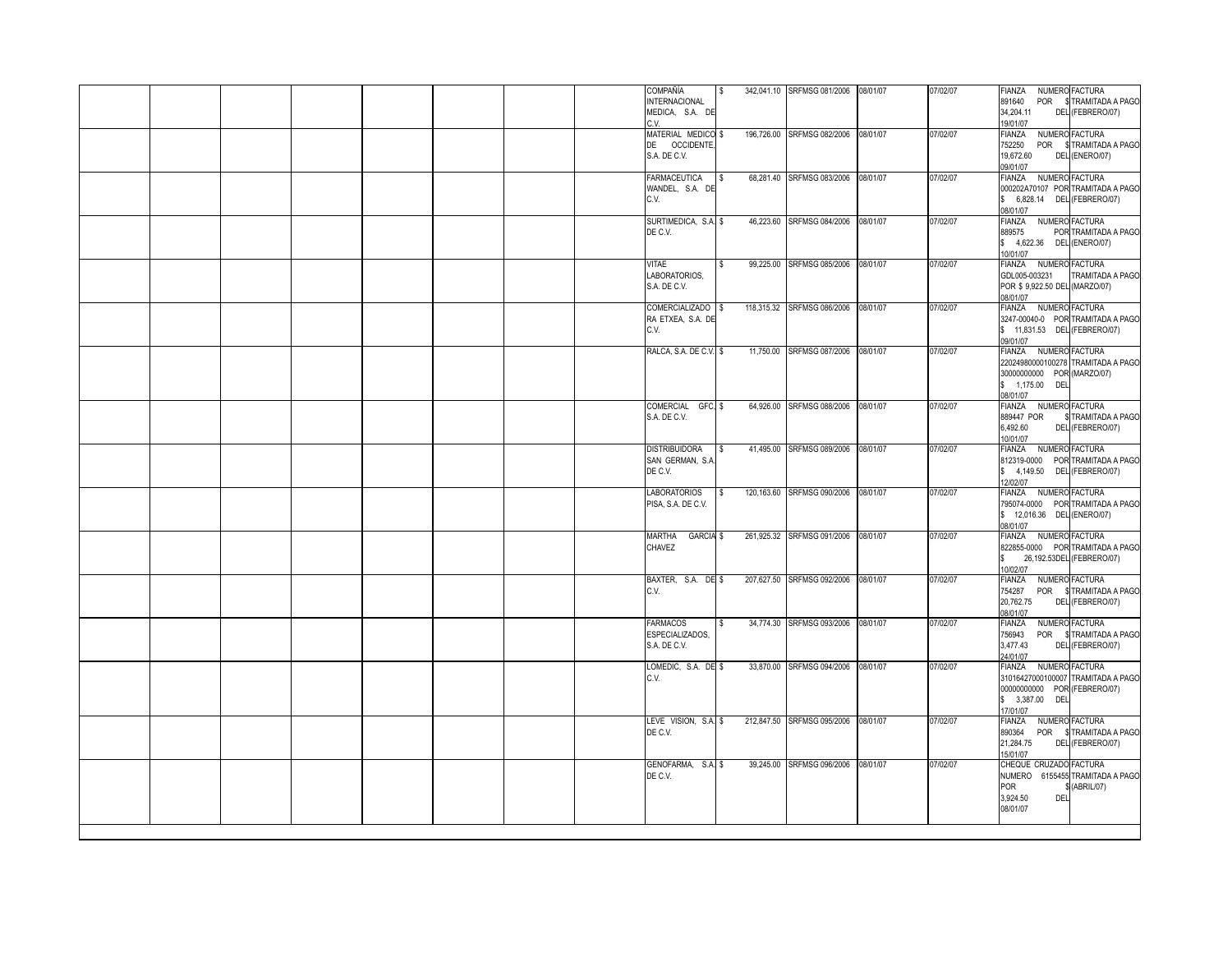| LPN-47100001-<br>016/06 | EQUIPO MEDICO Y EQUIPAMIENTO<br>DE LABORATORIO DEL<br>(5401)<br><b>INSTRUMENTAL</b><br>MEDICO Y DE IXTLAN DEL RIO<br><b>LABORATORIO</b><br>(5402) | <b>INTEGRAL</b>                                 | PRESTAMO 7061-<br>HOSPITAL ME CON CARGO AL<br><b>PROGRAMA</b><br>DE<br>COMUNITARIO DE CALIDAD, EQUIDAD<br>Y DESARROLLO EN<br>SALUD<br>(PROCEDES) | 18/12/06 | 18/12/06 | 06/02/07 | <b>VERSAN</b><br><b>IMPORTACIONES</b><br>MEDICAS Y DE<br>LABORATORIOS,<br>S.A. DE C.V. | l S  | 22,747.00 SRFMSG 103/2006 15/02/07 |          | 22/03/07 | CHEQUE CRUZADO FACTURA<br>1.978.00<br>16/02/07                                       | NUMERO 500 POR \$ TRAMITADA A PAGO<br>DEL (ABRIL/07) |
|-------------------------|---------------------------------------------------------------------------------------------------------------------------------------------------|-------------------------------------------------|--------------------------------------------------------------------------------------------------------------------------------------------------|----------|----------|----------|----------------------------------------------------------------------------------------|------|------------------------------------|----------|----------|--------------------------------------------------------------------------------------|------------------------------------------------------|
|                         |                                                                                                                                                   |                                                 |                                                                                                                                                  |          |          |          | jiseño<br>TECNOLOGICO EN<br>LABORATORIOS,<br>S.A. DE C.V.                              |      | 14.158.46 SRFMSG 104/2006          | 15/02/07 | 22/03/07 | CHEQUE CRUZADO FACTURA<br>19/02/07                                                   | POR \$1231.17 DEL TRAMITADA A PAGO<br>(ABRIL/07)     |
|                         |                                                                                                                                                   |                                                 |                                                                                                                                                  |          |          |          | PRODUCTIVIDAD Y \$<br>ECOLOGIA, S.A. DE<br>C.V.                                        |      | 2,965,850.00 SRFMSG 105/2006       | 15/02/07 | 22/03/07 | <b>FIANZA</b><br>\$ 257,900.00 DEL (ABRIL/07)<br>16/02/07                            | NUMERO FACTURA<br>846692-0000 POR TRAMITADA A PAGO   |
|                         |                                                                                                                                                   |                                                 |                                                                                                                                                  |          |          |          | <b>RIGOBERTO</b><br><b>RAYMUNDO</b><br><b>QUINTANILLA</b>                              |      | 17,061.40 SRFMSG 106/2006          | 15/02/07 | 22/03/07 | CHEQUE CRUZADO CANCELADO<br><b>POR \$ 1483.60 DEL</b><br>15/02/07                    |                                                      |
|                         |                                                                                                                                                   |                                                 |                                                                                                                                                  |          |          |          | LAB-TECH<br><b>INSTRUMENTACION</b><br>, S.A. DE C.V.                                   |      | 107,500.00 SRFMSG 107/2006         | 15/02/07 | 22/03/07 | CHEQUE CRUZADO FACTURA<br>9,369.56<br>23/02/07                                       | NUMERO 17 POR \$TRAMITADA A PAGO<br>DEL (MAYO/07)    |
| LPN-47100001-<br>017/06 | EQUIPO MEDICO Y<br>DE LABORATORIO GENERAL<br>(5401)<br><b>INSTRUMENTAL</b><br>MEDICO Y DE<br><b>LABORATORIO</b><br>(5402)                         | <b>HOSPITAL</b><br>SANTIAGO<br><b>IXCUINTLA</b> | <b>PROGRAMA</b><br>DE<br>DE CALIDAD, EQUIDAD<br>Y DESARROLLO EN<br>SALUD<br>(PROCEDES)                                                           | 17/01/07 | 17/01/07 | 02/02/07 | PRODUCTO PARA \$<br>CONSUMO<br>EMPRESARIAL, S.A.<br>DE C.V.                            |      | 51,931.70 SRFMSG 108/2006          | 15/02/07 | 02/04/07 | CHEQUE CRUZADO FACTURA<br><b>NUMERO</b><br>POR \$4,516.00 DEL (ABRIL/07)<br>28/02/07 | 11231 TRAMITADA A PAGO                               |
|                         |                                                                                                                                                   |                                                 |                                                                                                                                                  |          |          |          | LIFETEC. S.A. DE \$<br>C.V.                                                            |      | 47,150.00 SRFMSG 109/2006          | 15/02/07 | 02/04/07 | CHEQUE CRUZADO FACTURA<br>4,100.00<br>06/03/07                                       | NUMERO 481 POR \$ TRAMITADA A PAGO<br>DEL (MAYO/07)  |
|                         |                                                                                                                                                   |                                                 |                                                                                                                                                  |          |          |          | <b>PROVEEDORA</b><br>MEDICA<br>HOSPITALARIA, S.A.<br>DE C.V.                           | l \$ | 19.032.97 SRFMSG 110/2006          | 15/02/07 | 02/04/07 | CHEQUE CRUZADO FACTURA<br>\$9,655.04<br>09/03/07                                     | NUMERO 1434 POR TRAMITADA A PAGO<br>DEL (ABRIL/07)   |
|                         |                                                                                                                                                   |                                                 |                                                                                                                                                  |          |          |          | PRODUCTIVIDAD Y \$<br>ECOLOGIA, S.A. DE<br>C.V.                                        |      | 2,038,215.75 SRFMSG 111/2006       | 15/02/07 | 02/04/07 | FIANZA NUMERO FACTURA<br>\$ 177,236.15 DEL (ABRIL/07)<br>16/02/07                    | 846694-0000 POR TRAMITADA A PAGO                     |
|                         |                                                                                                                                                   |                                                 |                                                                                                                                                  |          |          |          | DEWIMED, S.A.                                                                          | l S  | 110,393.58 SRFMSG 112/2006         | 15/02/07 | 02/04/07 | CHEQUE CRUZADO FACTURA<br>\$ 9,599.44 DEL (ABRIL/07)<br>27/02/07                     | NUMERO 5140 POR TRAMITADA A PAGO                     |